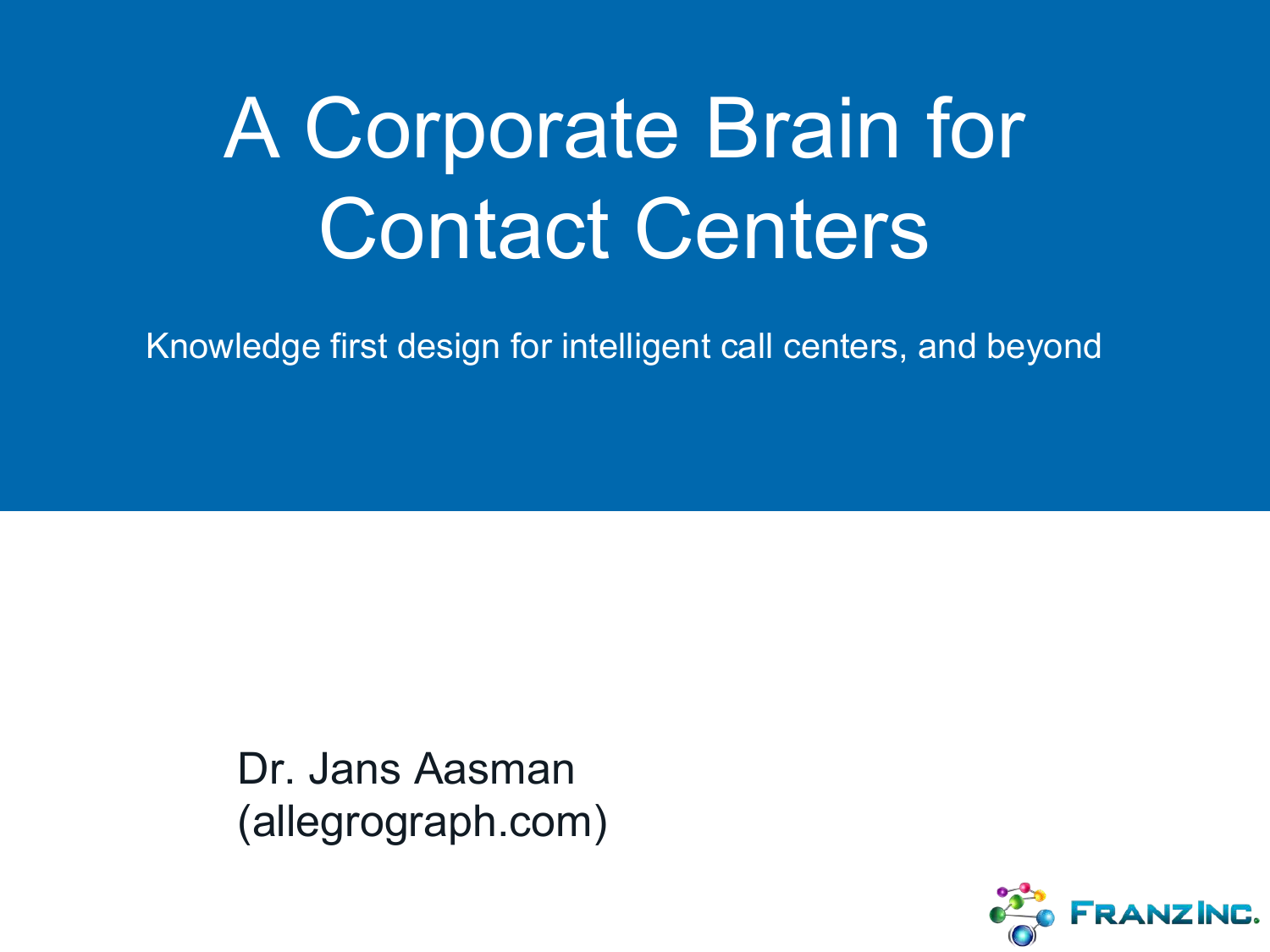#### How does a contact center work?

- Contact Centers have Clients that need help selling something
- A client provides a Lead List to a Contact Center to work a Campaign
- A Campaign is time limited period to sell product or services, check on licenses, set an appointment, etc.
- Lead is a contact name + telephone number or email.
	- And in increasing levels of joy: company name, industry, technology stack, etc.
- A Business Development Representative (BDR) from the Contact Center will interact with contact person and hopefully reach the goal of the campaign
	- Quality the lead for BANT (budget, authority, need, timeline) and return it to client
	- Actually sell a product or service
	- Set an appointment
	- Modify the license agreement
	- etc

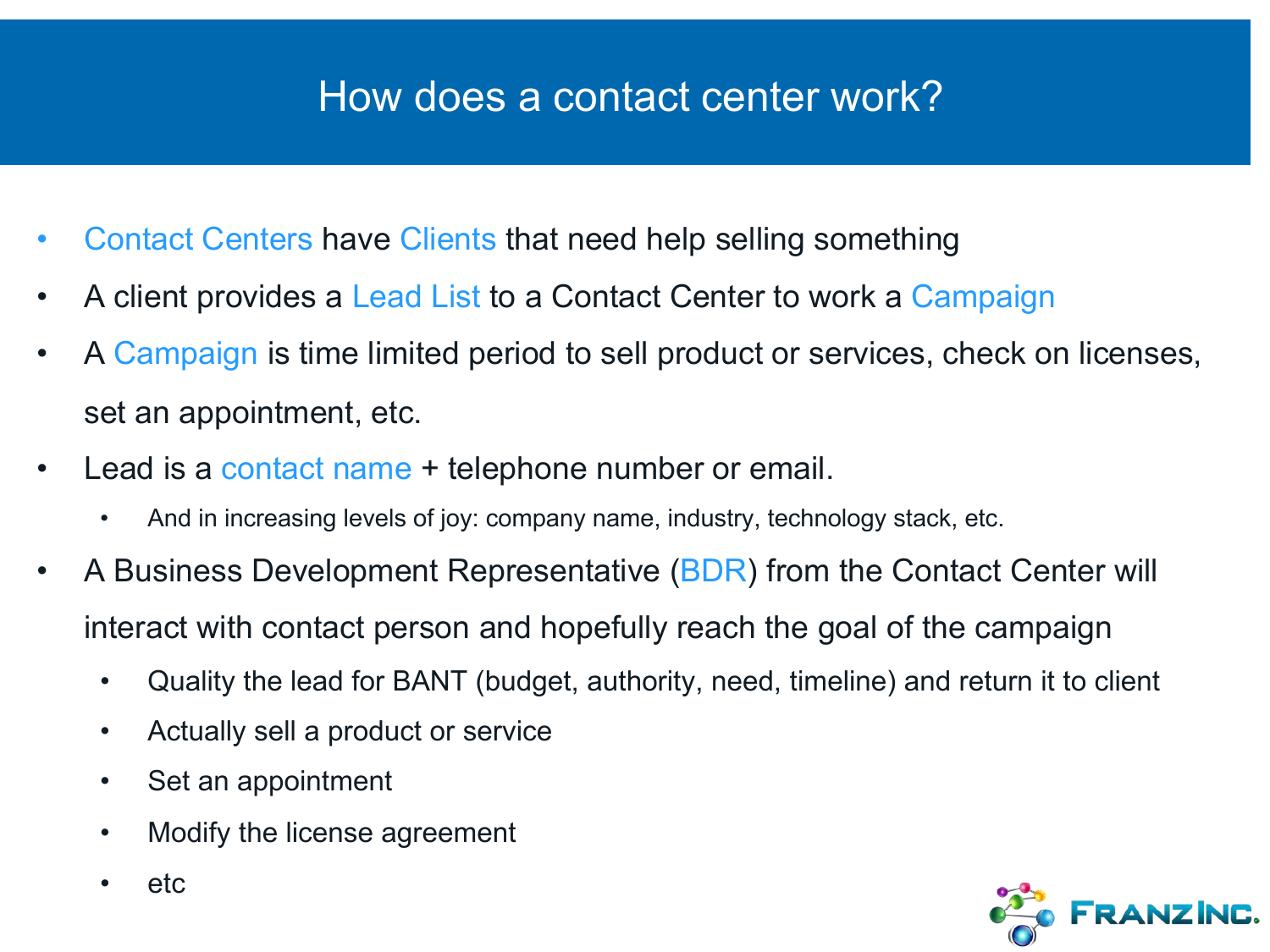#### We built a corporate brain for contact centers

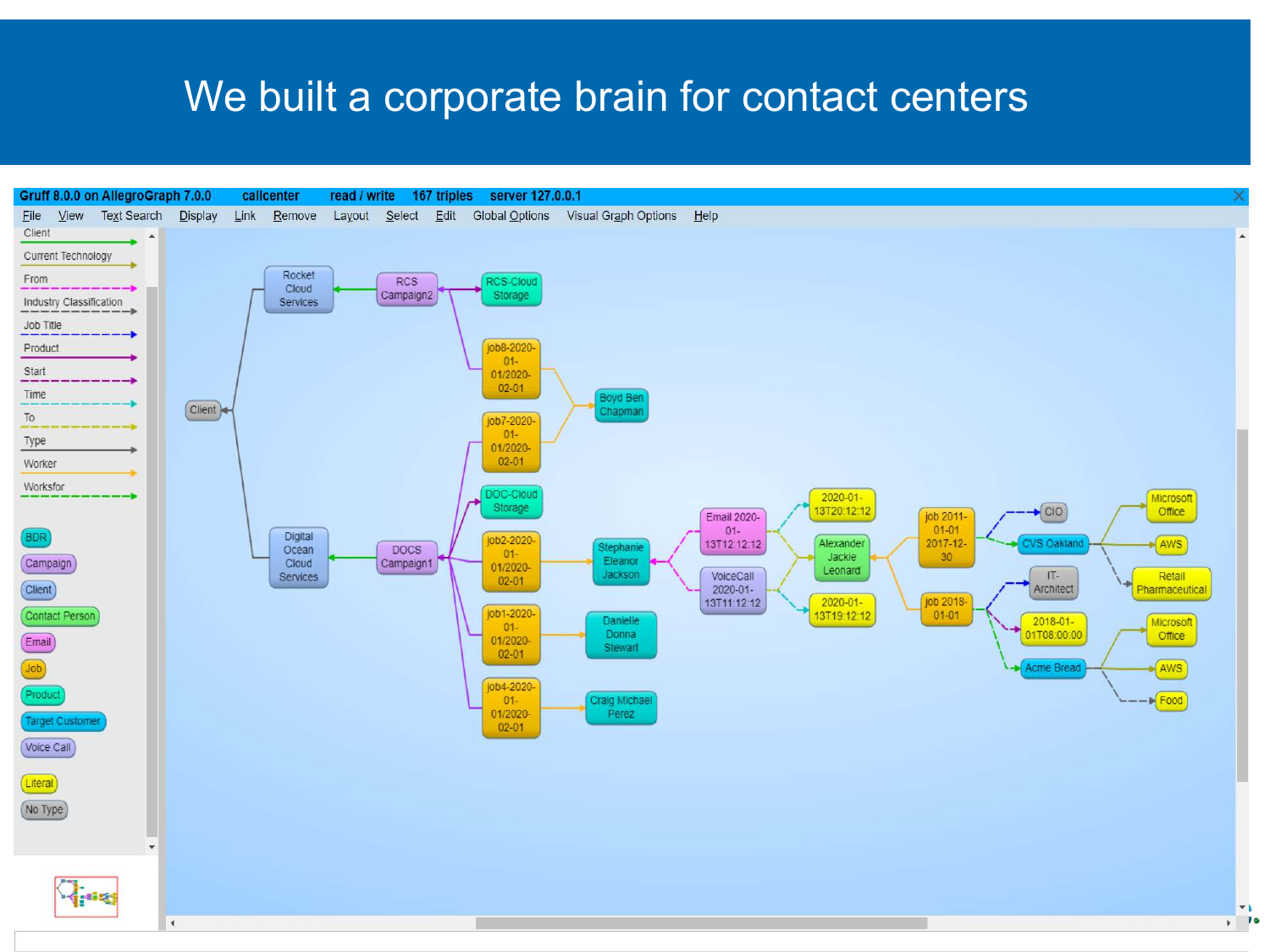#### We made it 100 time more valuable by adding magic: insights from spoken conversations

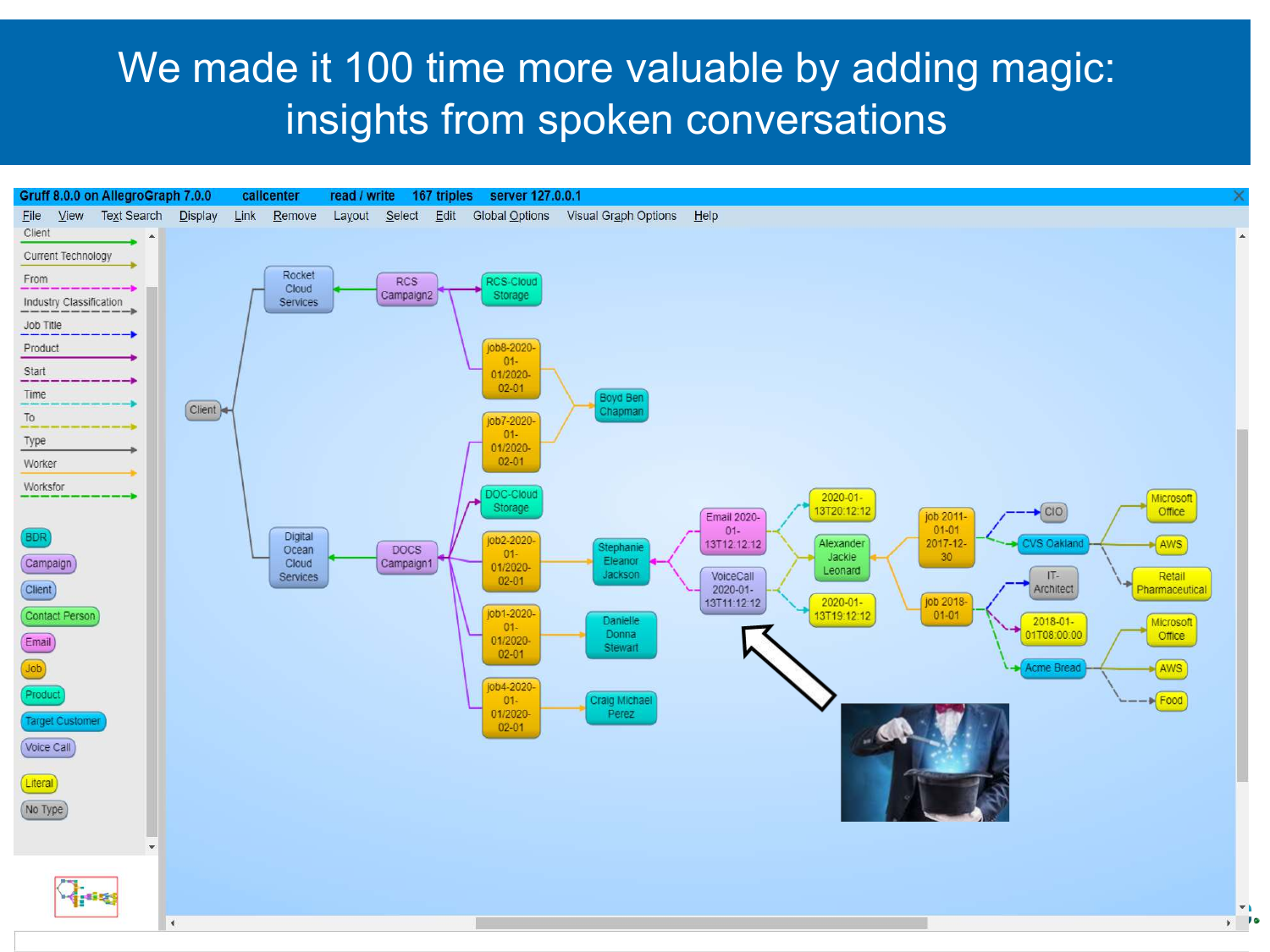## 15+ Insights and growing

- Spoken (diarized) conversations in 20 different languages
	- Speech recognizers trained using taxonomies
	- Normalize and filter conversations
	- Entity extracted using these same taxonomies
	- Insights generated from entities, patterns, rules, and using ML



- Straight forward insights: BANT
- Complex insights: objections, common questions, TCR

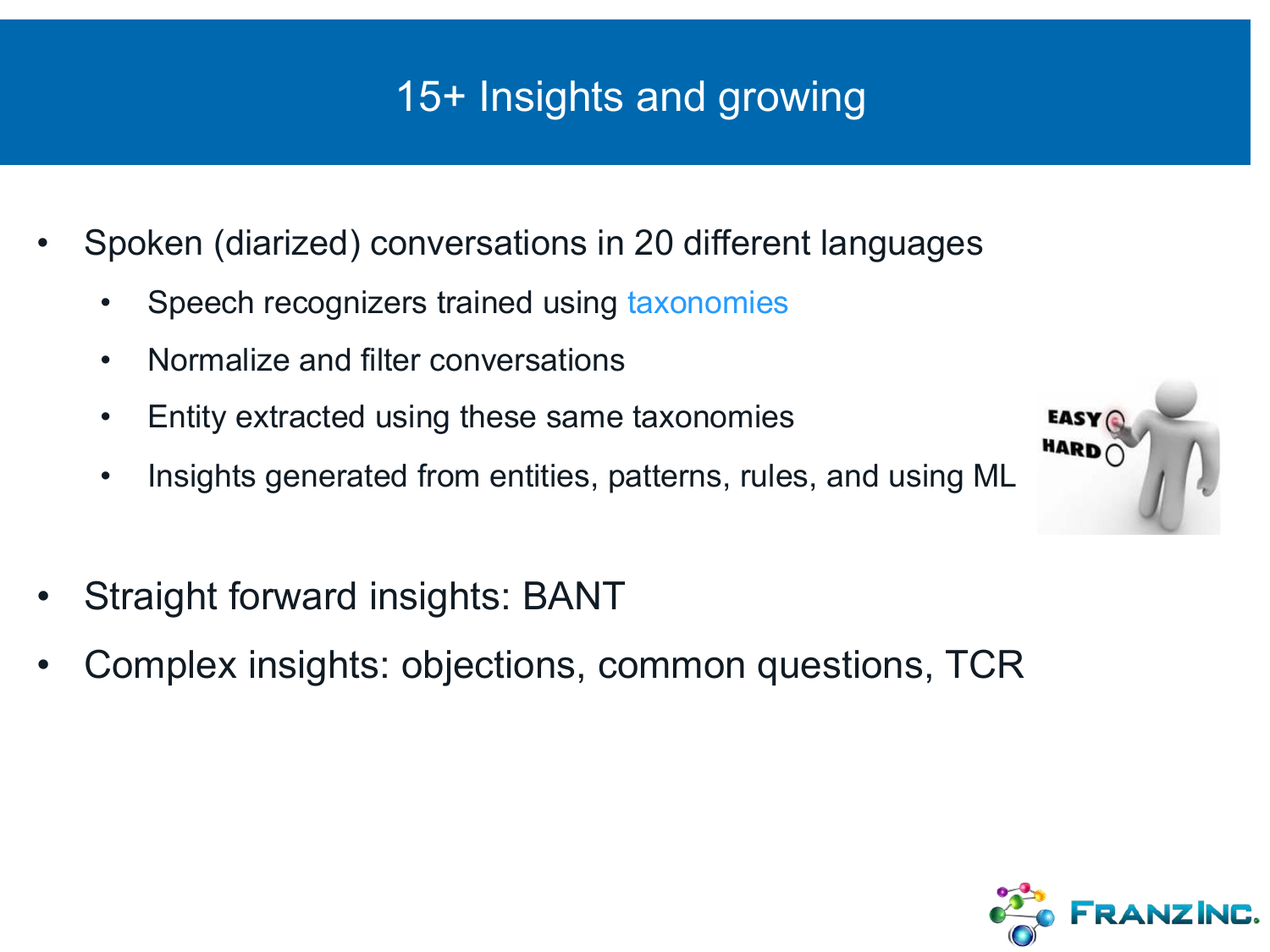## What can we offer our clients? We have the 1000 questions project

- HOW MANY DIALS ARE REQUIRED TO REACH MIDSIZE COMPANIES IN SPAIN?
- WHAT IS THE AVERAGE LENGTH OF PHONE CALLS INTO INDONESIA?
- WHAT INDUSTRIES ARE MOST INTERESTED IN MICROSOFTS CLOUD PRODUCTS IN KOREA LAST MONTH?
- WHAT SIZE AND INDUSTRIES ARE MOST INTERESTED IN POWER BI IMPLEMENTATION SERVICES IN THE UK?
- WHERE IS THERE MOMENTUM AROUND POWER BI?
- WHAT ARE THE MOST COMMON OBJECTIONS MENTIONED AGAINST POWER BI?
- WHAT COMPETITIVE PRODUCTS WRT POWER BI ARE MOST MENTIONED IN THE USA
- WHAT TYPES OF EXECUTIVE TITLES (CIO, CHIEF INNOVATION OFFICER, IT DIRECTOR) WHERE MOST INTERESTED IN POWER BI LAST MONTH IN SPAIN?
- WHAT CAMPAIGN MANAGERS ARE DOING THE BEST GLOBALLY ON MICROSOFTS DELIVERY GOALS?
- WHICH BDRS EXCEL ON A SPECIFIC CAMPAIGN/INDUSTRY/GEOGRAPHY?
- HOW DO WE ACCESS & NORMALIZE LIST QUALITY, SO WE CAN COMPARE CAMPAIGN PERFORMANCE, RANK TEAMS, BDRs?



• …………..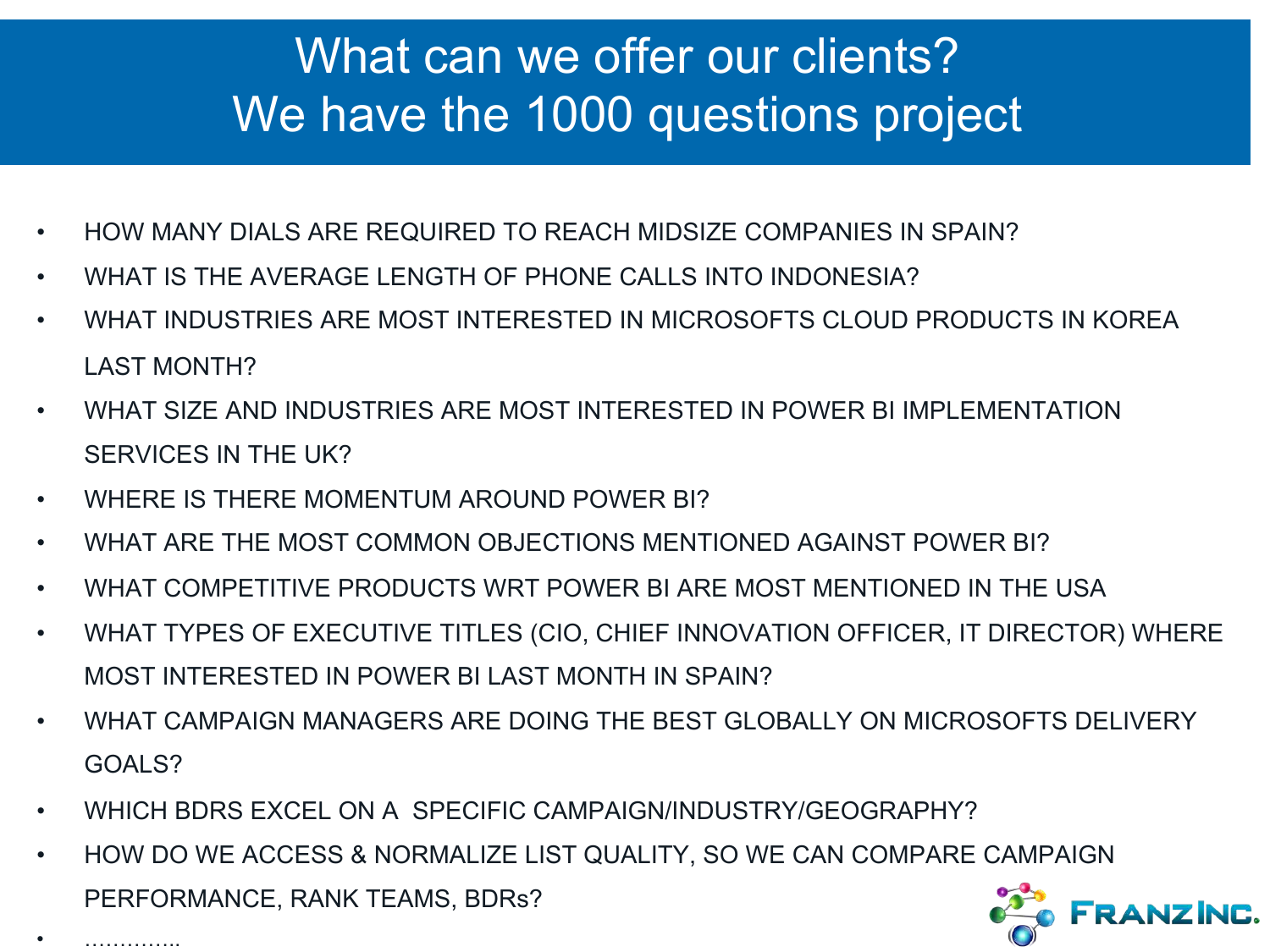#### The Contact Center can use the Corporate Brain to learn about their BDRs

- Learn about BDR performance as a function of
	- Experience
	- Industry & Technology
	- Type of campaign
- Learn what type of talk tracks work better
- Model the most successful BDRs
	- In conversational style, objection handling, strategic approach

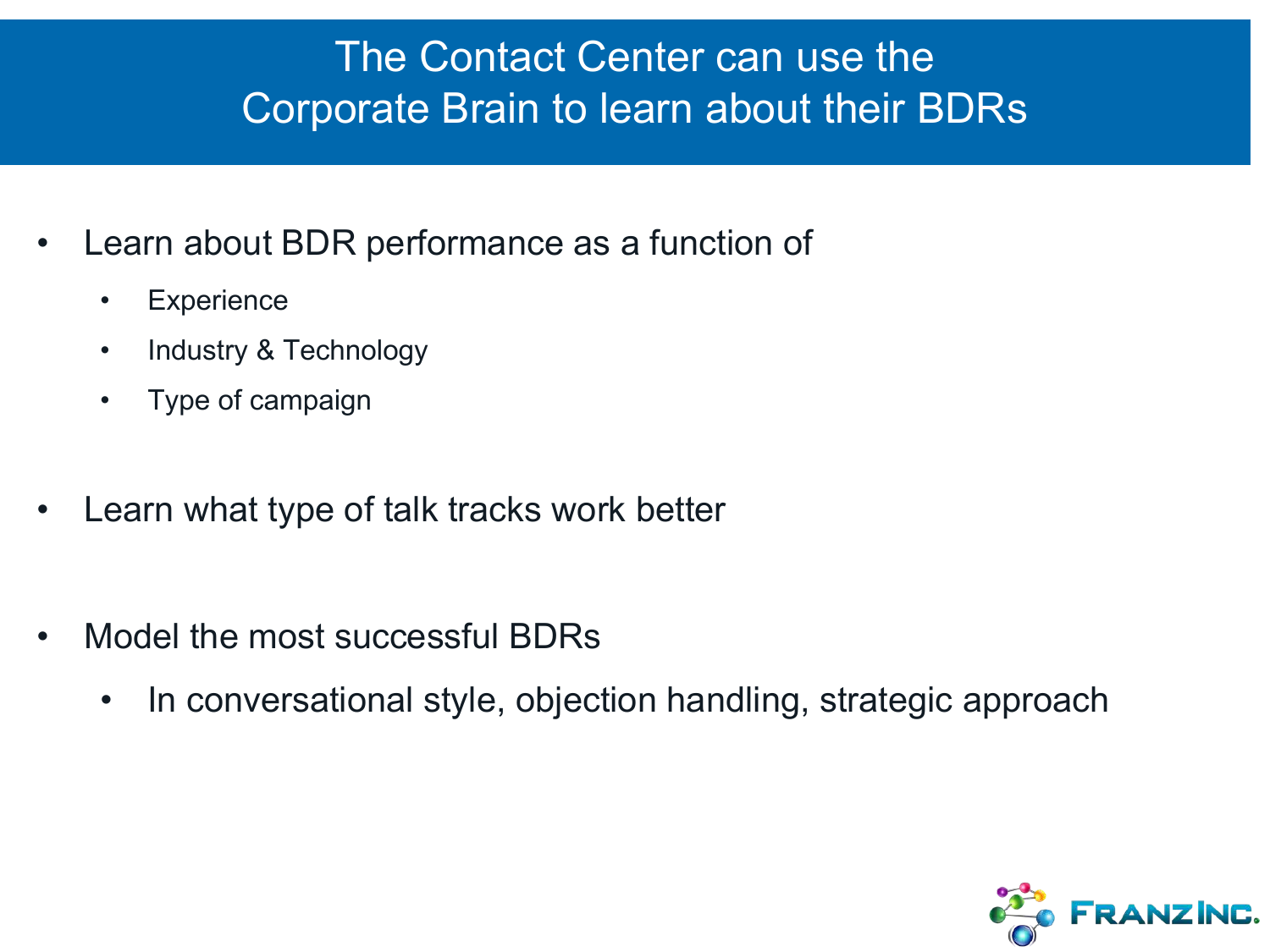#### How the CC can make their agents better and make their life easier

- Create better 'talk tracks'
- Shorten the prep time before agents calls a contact person
	- What industry is the customer in, what are common use cases for this industry, did we talk to this customer before, what is their current techstack.
- Provide real time decision support
	- Objection handling, product recommendation, use case material

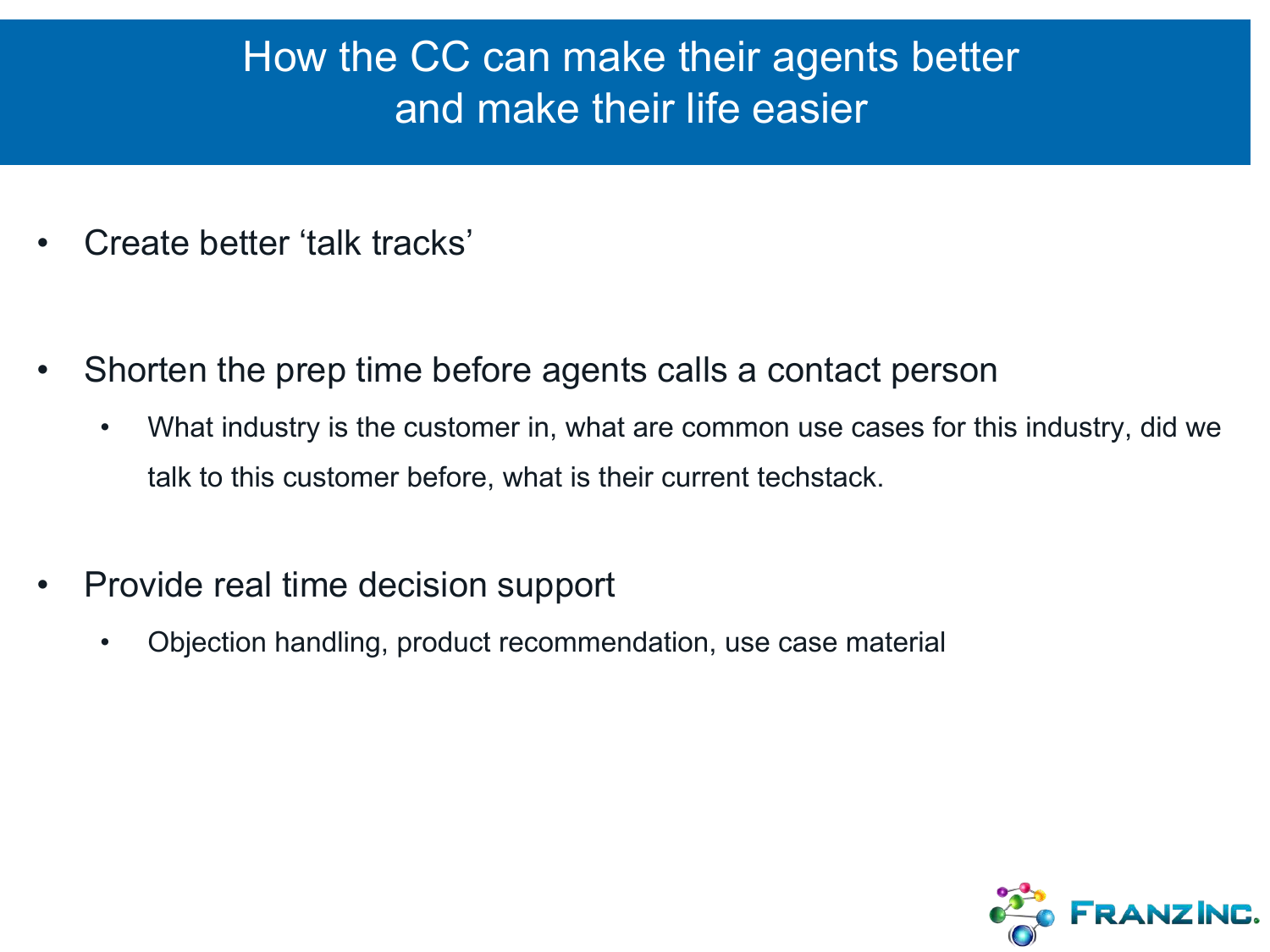#### problems that needed solving

#### Disambiguation at scale.

- Person names and company names come in multiple (mis)spellings.
- Millions of contact names assigned to millions of companies.
- An N^2 problem

Anonymization at scale. For certain cross client analytics we needed a fully anonymized KG

- Relatively straight forward after disambiguation
- Hard if we also need to anonymyze the conversations

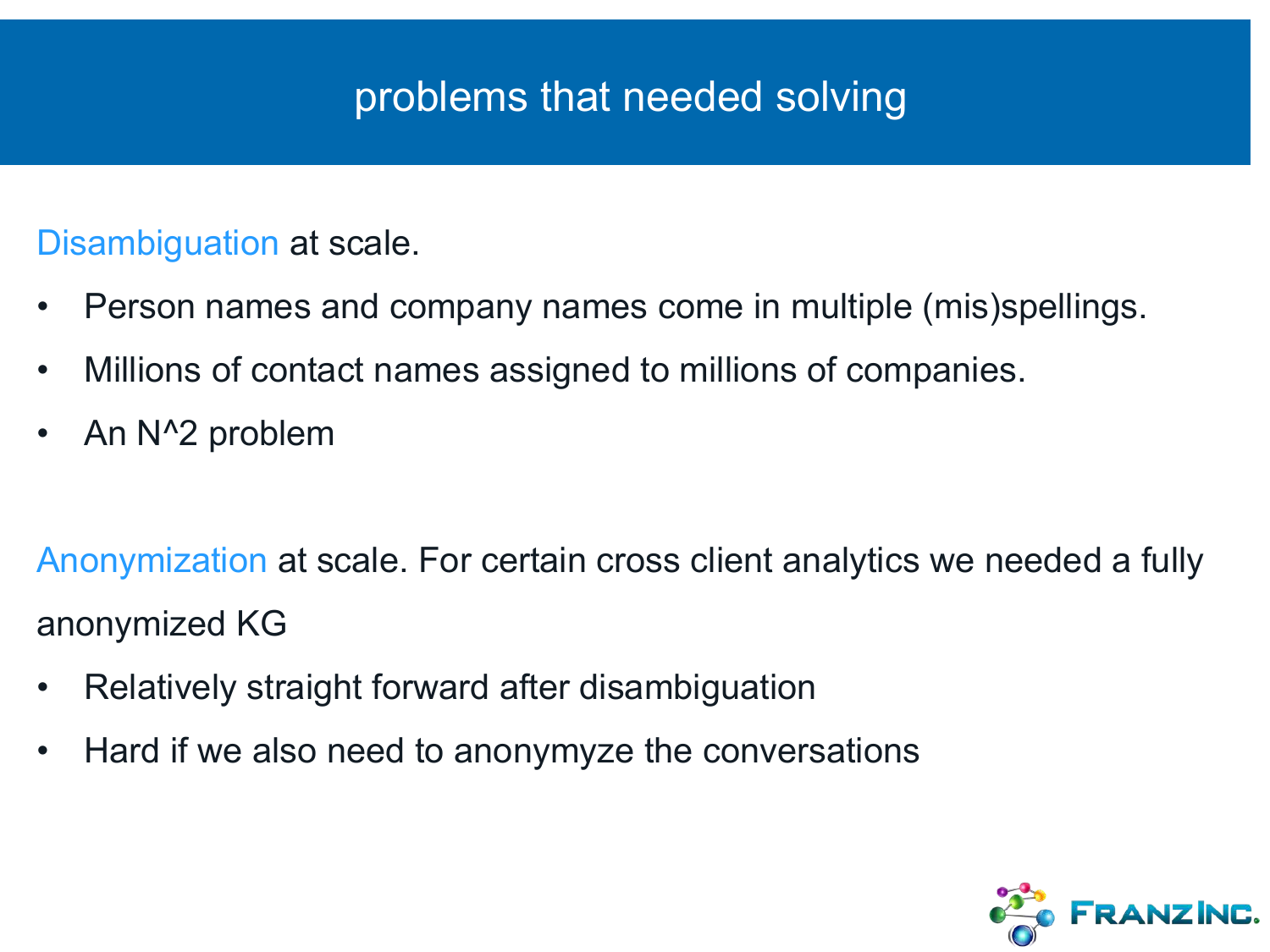#### problems that needed solving

- GDPR
	- Huge fines when contact persons are NOT forgotten.
	- Solution: our entity event model makes it straightforward to delete or anonymize a contact because everything is in one logical/physical place.
- Contractual issues with sharing of leads
	- No client wants you to leak leads to other clients
	- BUT: what you learn in the conversation is a property of the CC
	- Needed a solution that physically separates client knowledge graphs and can federate with everything we learned over time about a company

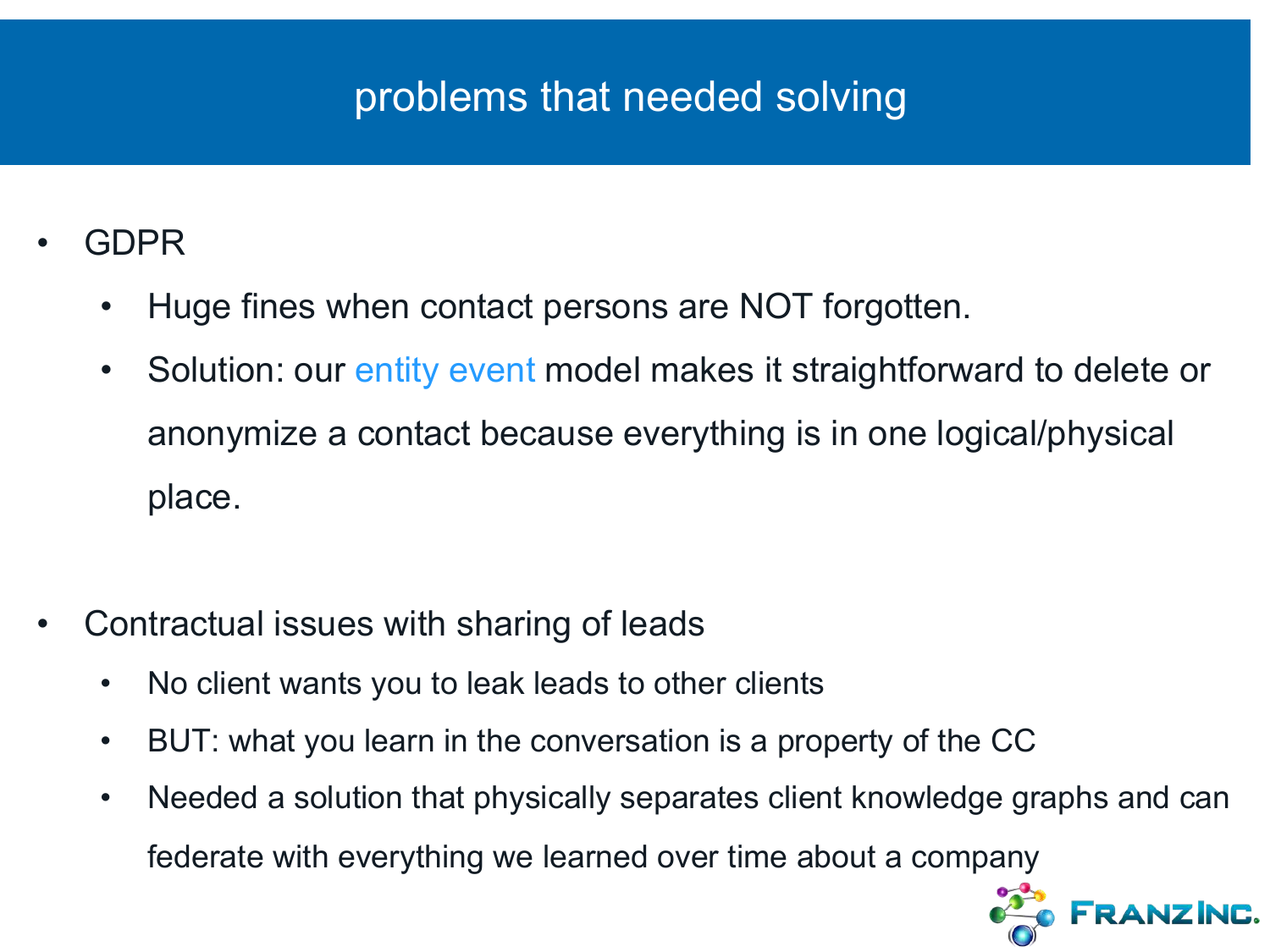#### Solution: a Multi Tenant Knowledge Graph federated with Landlord Knowledge Base